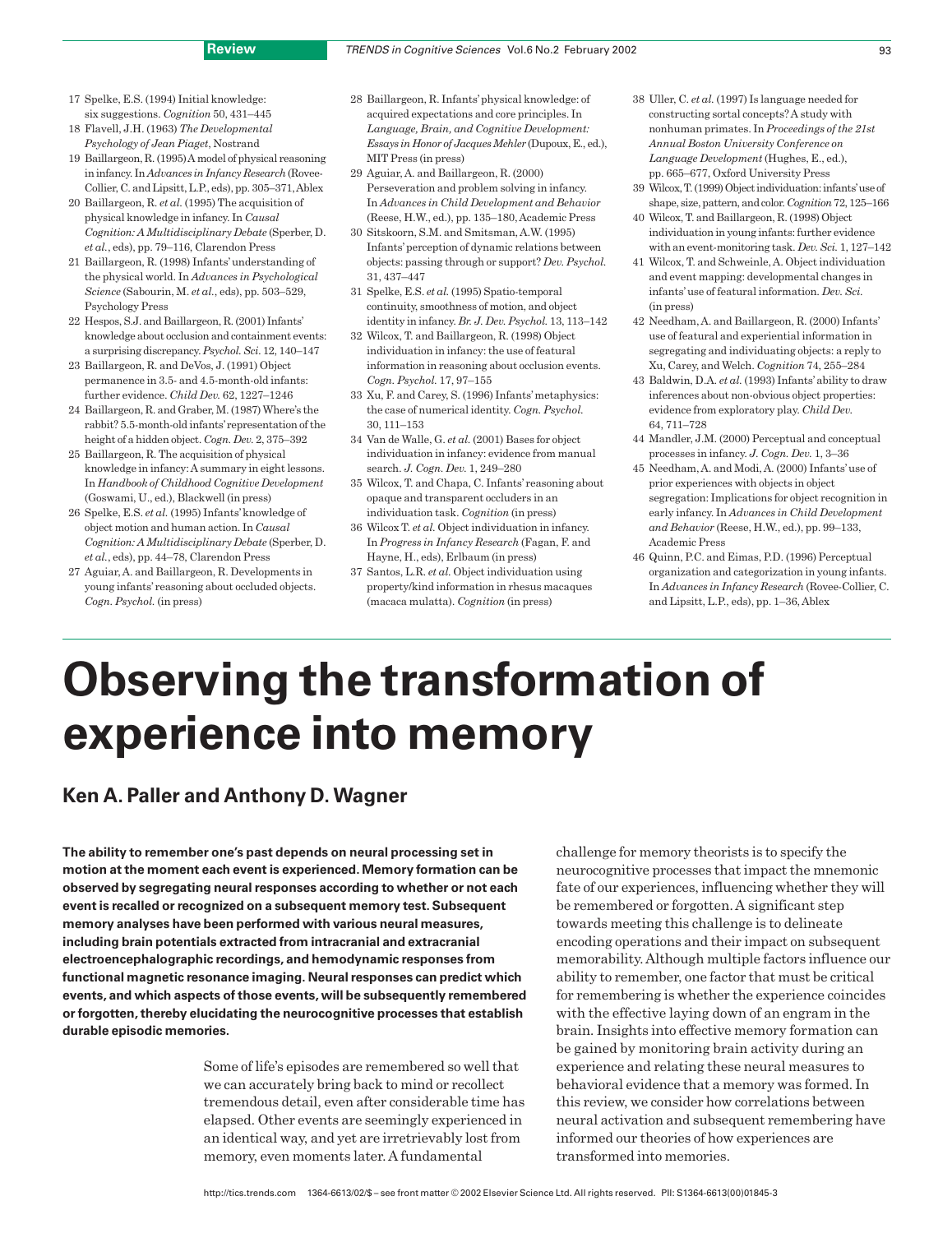94 **Review**



**Fig. 1.** The subsequent memory paradigm. (a) Neural responses are acquired during event processing (in this example, visual word presentations). Subsequently, memory is probed and events are classified. (b) Neural responses are analyzed based on subsequent memory, revealing neural correlates of encoding in various brain regions. Graphs (redrawn from Ref. 8) show that remembered events (blue) elicited greater responses than forgotten events (green).

#### **The first steps to remembering: witnessing the creation of memories**

Episodic encoding refers to the initial information processing steps whereby a memory trace is created such that it can subsequently support the conscious recollection of one's past [1]. Encoding depends on at least two components:

(1) The initial component mediates the transformation of sensory input into internal representations that are interpreted or comprehended. This often entails the retrieval of associated knowledge relevant to current goals.

(2) The second component binds the internal representations into an enduring trace such that the resultant representation ultimately permits the experience to be brought back to mind. The representation may include perceptual and conceptual fragments, self-generated thoughts, and contextual details, and critically links such fragments together to form an integrated engram.

These two components of encoding are clearly illustrated by patterns of spared and impaired performance in individuals with anterograde amnesia due to bilateral medial temporal or diencephalic insult. Patients with amnesia can carry on a normal conversation, repeat back information when queried immediately after the information is provided, and show intact working memory [2].

Thus, they can generate and work with internal representations, but have difficulty remembering experiences once active representations have dropped from consciousness. Contemporary explanations for this pattern typically posit a deficit at the second stage of encoding, whereby durable relational, configural, or declarative traces are formed and/or consolidated [3–7].

The two components of intact episodic encoding – generating an internal representation of an experience and storing a bound trace of those representations – typically interact during learning. We describe below how these interactions may reflect the convergence of (1) prefrontal and posterior neocortical computations responsible for the representation and goal-directed processing of events with (2) medial temporal computations that guide the storage of durable episodic traces whereby the elements of these representations are linked together.

To learn how experiences are transformed into memories, no single methodology will suffice. Cognitive neuroscientists strive to obtain precise observations of both the behavior that arises from cognitive processes and the neural computations that support cognition. A particularly powerful approach to the study of memory encoding is the 'subsequent memory paradigm'(see Fig. 1), which provides measures of neural activity correlated with later remembering. In general, neural responses to distinct stimulus events are recorded and then classified based on testing the subject's memory for the stimuli at a later time. The key contrast is typically between neural responses to stimuli later remembered and to those later forgotten. *D*ifferential neural activity based on *m*emory, sometimes referred to as *Dm*,

#### **Ken A. Paller**

Dept of Psychology and Institute for Neuroscience, Northwestern University, 2029 Sheridan Road, Evanston, IL 60208-2710, USA. e-mail:

kap@northwestern.edu

### **Anthony D. Wagner**

Dept of Brain and Cognitive Sciences, and Center for Learning and Memory, Massachusetts Institute of Technology, Cambridge, MA 02139 and the Martinos Center for Biomedical Imaging, MGH/MIT/HMS, Charlestown MA 02129, USA. e-mail:

awagner@psyche.mit.edu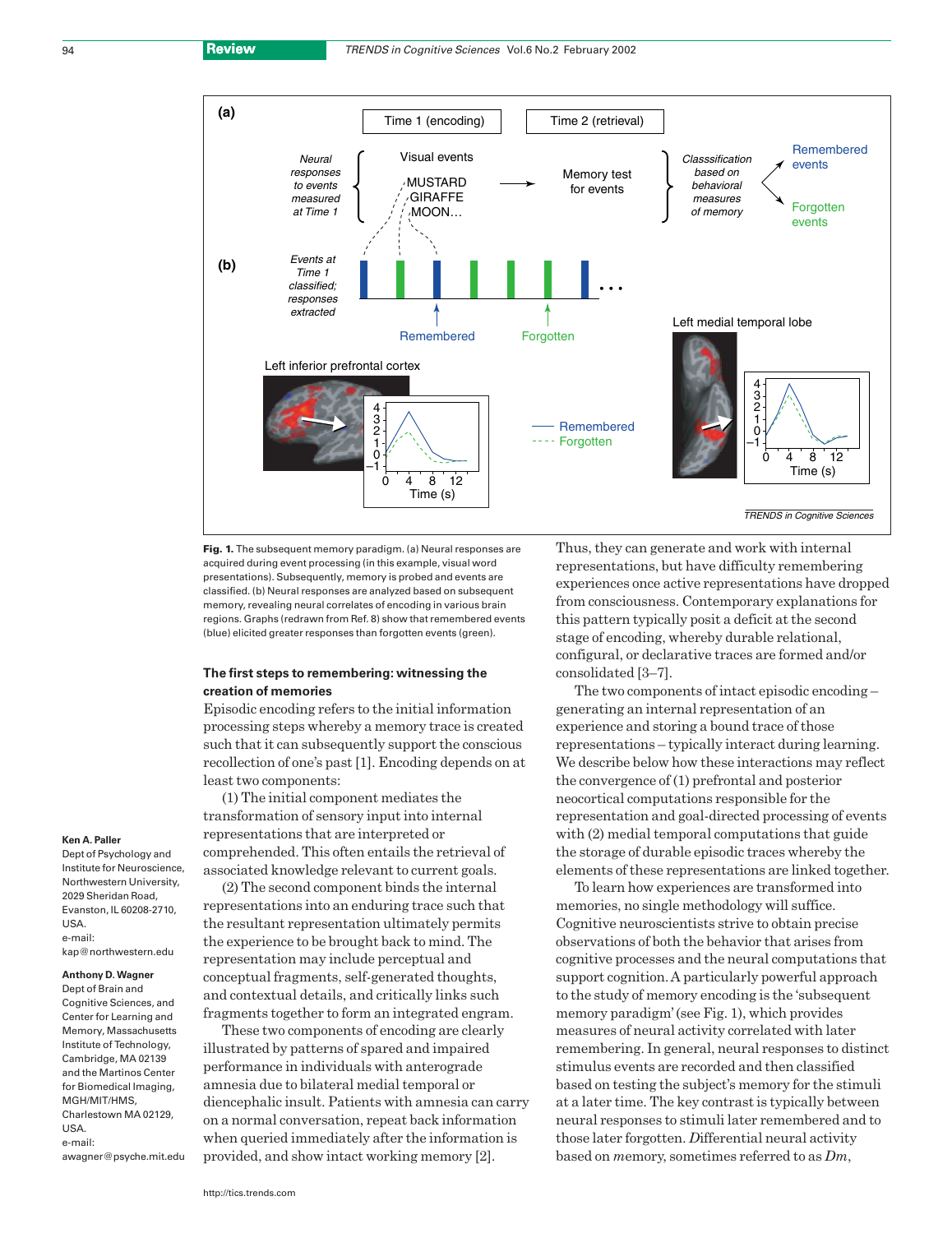

**Fig. 2.** Timeline of Dm analyses of episodic encoding. The current blossoming of interest in physiological correlates of memory encoding stems from earlier work using skin conductance measures (GSR). Measures of brain activity were subsequently used, including EEG measures in the frequency domain, event-related potentials recorded from scalp and intracranial electrodes, single unit activity, and functional magnetic resonance imaging.

provides an index of neural computations at the time of encoding that are predictive of accurate recall or recognition (Fig. 2). Subsequent memory effects, which presumably index pivotal operations at the time of learning that influence what will be remembered, constitute some of the tightest correlations between neural function and encoding. Here, we consider how the subsequent memory paradigm has shed new light on the complexity and variety of encoding processes, providing leverage on delineating how episodic memories are created.

#### **Encoding circuits: evidence from stimulus effects**

The cerebral cortex consists of multiple processing modules that represent and perform computations on specific stimulus dimensions or features, such as visual attributes, spatial configuration, and domains of meaning. High-level outputs from neocortical processing modules are directed to the medial aspect of the temporal lobe (MTL), which binds representations together in the service of episodic memory formation. Different combinations of neocortical circuits can thus potentially interact with the MTL; which specific circuits are recruited in any given instance of learning is a function of factors such as the nature of the event being encoded.

Accordingly, material-sensitive subsequent memory effects have been observed using ERPs and fMRI. For example, different brain potentials were correlated with later memory depending on whether subjects learned words or faces [9]. The two initial fMRI studies of subsequent memory effects [8,10] also revealed activation patterns that varied depending on the stimuli. Wagner and colleagues [8], as well as others [11–17], reported that subsequent recognition memory for incidentally learned words was correlated with greater encoding activity primarily in left inferior prefrontal cortex (PFC), fusiform cortex, and MTL. Topographic patterns of subsequent memory effects in scalp ERPs derived from current source density analyses have likewise been interpreted as reflections of left inferior PFC activity [18].

By contrast, Brewer and colleagues [10] observed that activity levels in bilateral MTL and right inferior PFC predicted subsequent remembering for incidentally learned complex visual scenes. Thus, verbal encoding was associated with left inferior PFC and MTL computations, and pictorial encoding with right inferior PFC and bilateral MTL processing.

In a study that directly compared word and visual scene encoding, contrasts between novel and highly familiar stimuli were juxtaposed to subsequent memory effects [12]. Scene novelty preferentially activated right inferior PFC and bilateral posterior fusiform, consistent with their putative role in processing visuo-spatial/visuo-object information [19,20]. Word novelty preferentially activated the posterior extent of left inferior PFC and left anterior fusiform, perhaps reflecting phonological and/or lexical computations. Word novelty also selectively activated the anterior extent of left inferior PFC and left middle/inferior temporal cortex, regions involved in the representation and controlled retrieval of semantic knowledge [21]. Speculatively, PFC regions may influence encoding by modulating posterior neocortical processing and by regulating input to MTL. Importantly, activity levels in almost all of these regions – as well as in MTL structures – were positively correlated with subsequent recognition memory for the novel stimuli. Thus, some cortical regions that are sensitive to stimulus novelty also support episodic encoding.

Emotional intensity is another stimulus-bound dimension that impacts encoding. Consistent with the hypothesis that the amygdala modulates episodic memory for emotional experiences [22,23], several groups observed between-subject correlations between subsequent episodic memory and levels of amygdala activation during encoding of blocks of negative and, in some studies, positive stimuli [24–26]. Within-subject fMRI analyses revealed that amygdala activation during the viewing of scenes was predictive of subsequent memory only for emotionally arousing scenes [27]. This approach illustrates the usefulness of combining behavioral measures (judgments of emotional arousal and subsequent memory) with indices of neural computation.

#### **Processing goals influence encoding**

The configuration of neocortical modules that mediate encoding varies not only with the nature of the stimulus but also with how attention is allocated to different stimulus features and types of processing. A central theoretical focus in memory research has concerned the influence of goaldirected attentional orientation on encoding, as can be manipulated by instructions to process stimuli for meaning, phonology, or structural form [28,29]. Initial PET and fMRI studies of encoding using blocked designs exploited the superiority of meaning-based versus non-semantic orientation to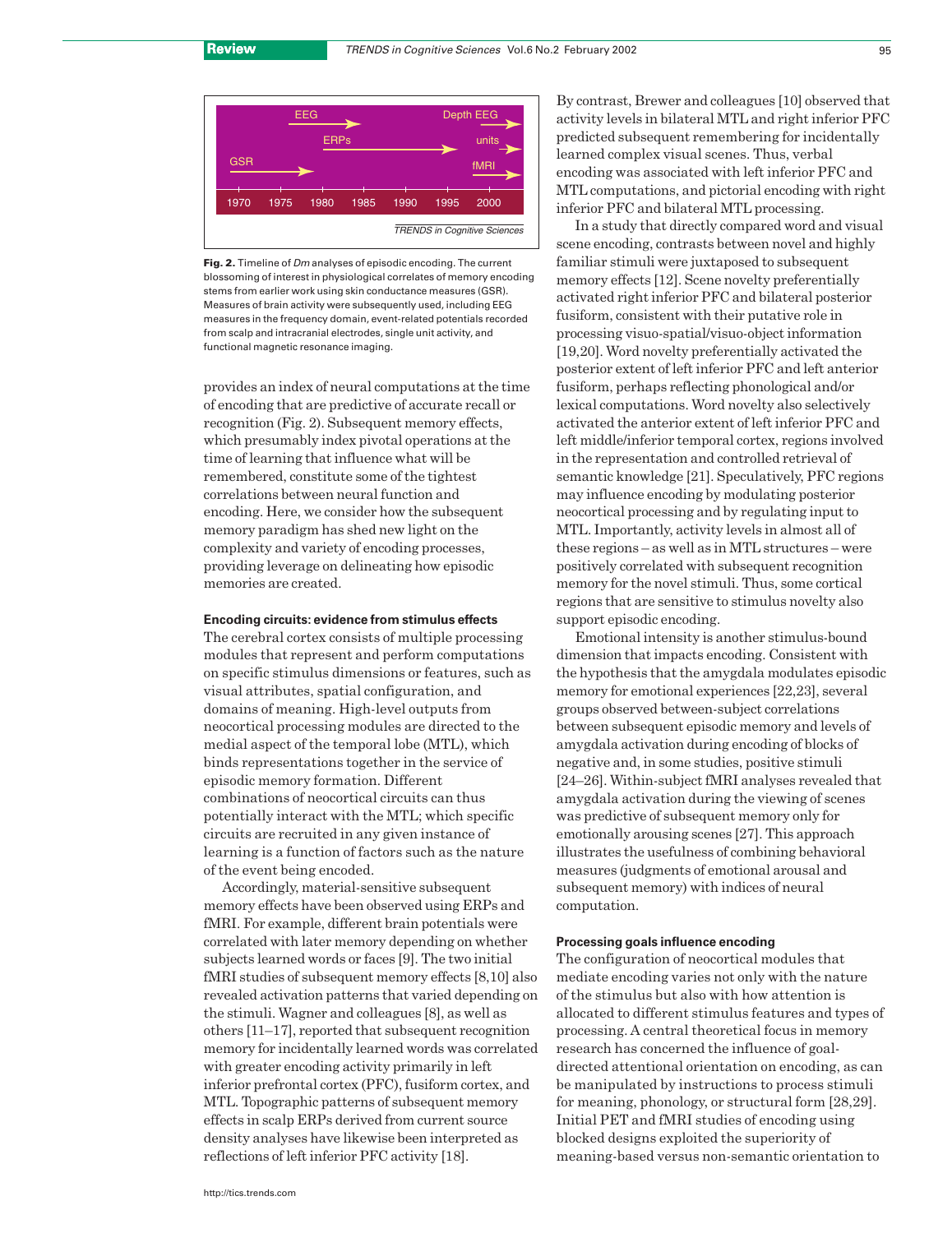show, for example, that specific left PFC networks are involved in semantic encoding (for a review see Ref. [30]).

The influence of attentional orientation on *Dm* has also been explored with event-related designs. In one study, for example, ERPs were examined for words studied under four different attentional orienting conditions, using two structural and two semantic tasks [31]. *Dm* effects – enhanced posterior positivity at a latency of 400–800 ms for subsequently remembered words – were greater during semantic than during non-semantic orienting. These findings, along with other ERP evidence [32–37], suggest that some *Dm* effects reflect processing variations that come into play chiefly when subjects maintain a meaning-based attentional orientation, and that different meaningbased goals can differentially influence encoding. As a general rule, *Dm* can emerge when the type or degree of processing varies from trial to trial so as to produce subsets of strongly and weakly encoded items, and when that processing is sufficiently time-locked to stimulus presentation.

In recent fMRI studies, incidental learning paradigms were used to determine whether different encoding networks were engaged during semantic versus non-semantic processing. For words processed in a semantic manner, activation based on subsequent recognition was observed in left inferior PFC, fusiform, MTL, and right inferior PFC [13,14,16]. For words processed in a structural manner, in two studies the subsequent memory effects were observed in a subset of these regions; namely, left inferior PFC and anterior MTL [13] or left PFC, fusiform, and right PFC regions [14]. In both studies, no additional regions differentially predicted subsequent memory following non-semantic orienting (but see Ref. [36] for divergent ERP results), suggesting that the frontal-temporal encoding circuit recruited during non-semantic orienting may be a subset of the circuit recruited during semantic orienting.

Failure to observe *Dm* effects that are greater following non-semantic, relative to semantic, orienting may be partially attributable to low power due to poor later remembering following structural encoding [16,31] as well as to the obligatory nature of phonological and structural processing during semantic orienting. However, prior observations of crossover semantic/phonological interactions within left PFC, posterior temporal and parietal cortices [38], raise the possibility that semantic and non-semantic *Dm* effects sometimes diverge. Indeed, new evidence along these lines was recently obtained by comparing semantic to phonological conditions [16]. Whereas activation in left and medial PFC regions predicted recognition following semantic orienting, activation in bilateral intraparietal, fusiform, right PFC, and left occipital regions predicted recognition following phonological orienting. The specific PFC-posterior

neocortical circuits that subserve encoding partially depend on the event features attended during learning, either due to differences in the stimulusbound features or in the individual's attentional goals. Encoding emerges as a byproduct of such goal-directed event processing [8,16,28].

The allocation of attention can be directed not only to a single stimulus but also to associative processes whereby two or more stimulus items are processed in relation to one another (i.e. *inter*-item rather than *intra*-item processing [39]). In one ERP study, recognition was superior for associatively compared to nonassociatively encoded word pairs, and *Dm* was observed only for the associatively encoded pairs [40] (see also [41] for a contrast between different types of associations). By contrast, an fMRI study of intra-item (rote) and inter-item (elaborative) rehearsal of three simultaneously presented words revealed subsequent memory effects primarily following rote rehearsal, although a *Dm* effect in left hippocampus was specifically associated with item recognition following elaborative encoding [17]. Associative or elaborative inter-item processing, which probably demands strategic rehearsal and manipulations of actively maintained representations [42], may likewise underlie frontal *Dm* findings in ERP studies when subjects processed relations between individual items [43,44].

#### **Fractionating episodic memory**

The experience of an episode does not yield a single, undifferentiated memory trace. Rather, multiple forms of learning simultaneously occur during event processing. Subsequently, those various traces can support qualitatively different memory phenomena. For instance, behavioral and neuropsychological evidence suggests that memory for the prior occurrence of a stimulus is distinct from memory for a conglomeration of specific details about that prior experience. In the latter case, the retrieval of multiple associations between a stimulus and contextual cues tends to coincide with recollection, the subjective experience of remembering. Itemcontext associations can pinpoint the source of remembered information, and thus drive the full-blown recollection of an episode [45]. On the other hand, a stimulus can also be recognized in the absence of recollection. In this case, retrieval may support a phenomenon known as 'familiarity without recollection' [39,46].

The specific neurocognitive processes that support these two manifestations of episodic memory, recollection and familiarity, have been investigated intensely but remain under active debate [47–49]. One hypothesis is that parahippocampal/perirhinal computations contribute mainly to memory for the occurrence of an item, which can underlie subsequent recognition based on familiarity [50,51]. The hippocampus, in contrast, may mediate or participate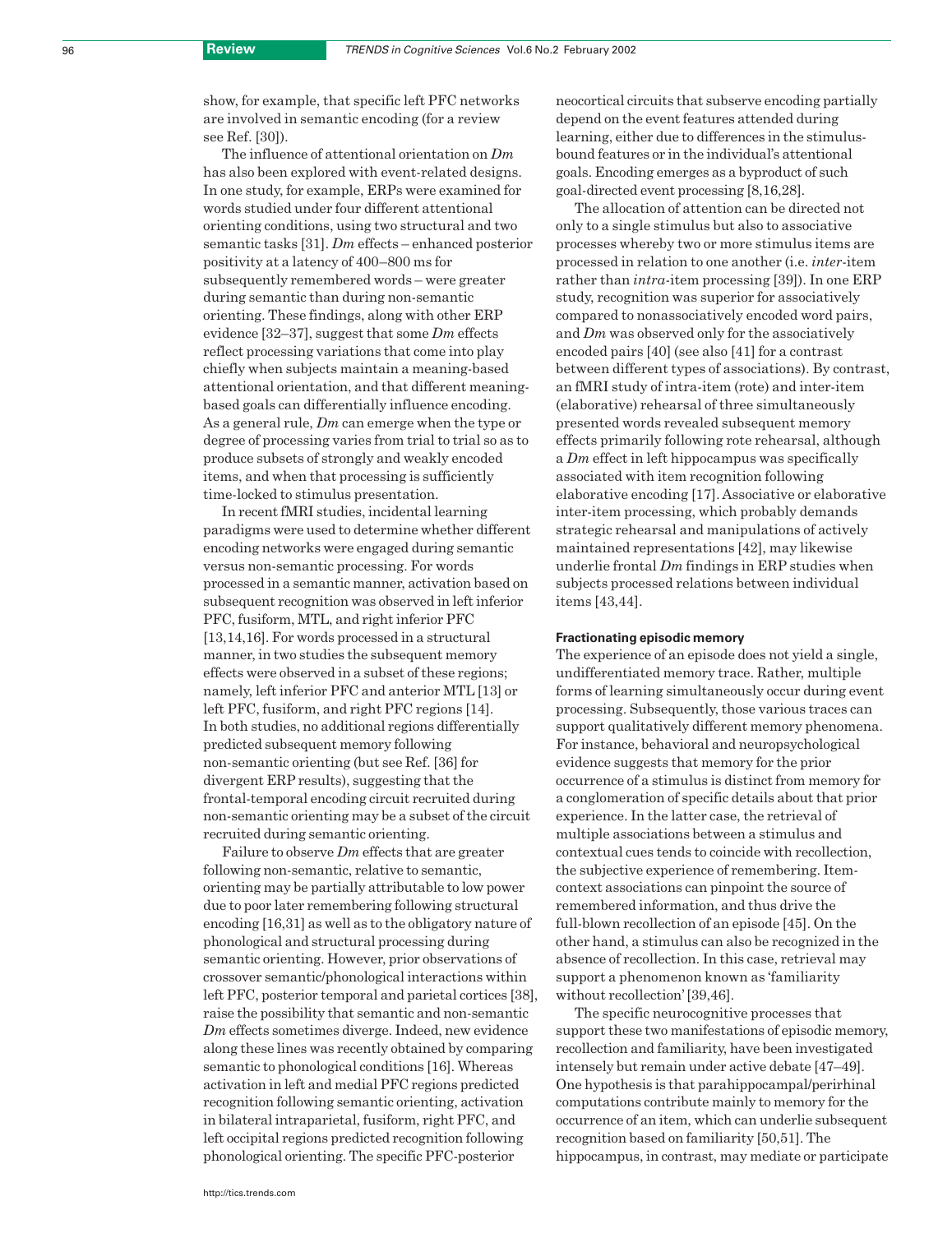in the encoding of relations or conjunctions between an item and its context as well as conjunctions between items, which are crucial for subsequent recall and recollection-based recognition [3,7,52,53].

Memory testing with the 'R/K procedure' has been used to distinguish between recollection and familiarity-without-recollection by requiring people to indicate their basis for recognition, either 'remembered'(R) or 'known'(K) [54,55]. Several ERP studies have combined R/K judgments with *Dm* analyses [35,44,56]. For example, larger positive responses were observed for subsequently recollected items than either known items or items not recognized, with no ERP differences between the latter two conditions [35]. These ERPs associated with subsequent recollection may fall into the broader category of the parietal-maximum *Dm* observed by many investigators and generally more robust with recall than with recognition [37,57,58]. On the other hand, in one study an ERP correlate of encoding supporting familiarity was ascribed to an N340 potential thought to be associated with attentiondependent conceptual processing in left temporal and/or inferior frontal neocortex [44].

The reliability of *Dm* analyses can generally be enhanced when recollective experience or decision confidence is taken into account. Subjects with a preponderance of correct guesses, with lenient criteria for judging items to be old, or with criteria that vary erratically over the course on an experiment, may not show *Dm* effects. Consistent with this suggestion, reliable *Dm* effects can be apparent in fMRI studies particularly when confidence or R/K judgments were required during recognition. These procedures restrict analyses to the memory extremes, consequently minimizing the influence of guessing. Accordingly, fMRI *Dm* magnitudes tend to be larger for events later recognized with high relative to with low confidence [8,13] and also larger for events later 'remembered' than during those later 'known'[10,11].

To date, fMRI studies have not provided clear evidence for a qualitative difference between encoding that yields recollection versus familiarity alone. Brewer and colleagues [10] observed graded encoding activation that declined across subsequent remembering to knowing to forgetting, suggesting merely quantitative differences. Henson and colleagues [11] did not run conventional subsequent memory analyses because of low levels of forgetting, but did compare encoding activations as a function of whether recognition was associated with an R or K response; activation in left inferior and middle PFC and left precuneus was predictive of 'remembering,' whereas activation in right parahippocampal gyrus and precuneus was predictive of 'knowing.'Additional evidence from studies that explore the relation between *Dm* for subsequent source recollection and for item memory without recollection, relative to forgotten trials, may prove informative in clarifying whether different encoding processes promote memory with and without recollection.

An intriguing speculation regarding the relation between ERP and fMRI results, made by Friedman and Johnson [18], is that parietal scalp ERP subsequent memory effects could derive from left precuneus computations associated with encoding [11]. Of course, combining ERP and fMRI data to achieve high temporal and high spatial resolution will ultimately require additional evidence that the same neural activity is responsible for both effects. Nevertheless, this possible multimodal imaging integration highlights the potential fruitfulness of such efforts. Relative timing data that show when encoding-related processes are set into motion can be used together with localization data from neuroimaging to provide new insights into the cognitive functions of specific neural computations.

Although familiarity entails episodic memory restricted to a single item, it must be distinguished from another sort of item-specific long-term memory known as priming. Is this non-conscious facilitation or biasing of stimulus processing due to recent experience supported by the same encoding events that support episodic encoding? In two attempts to address this question, ERPs were found to predict subsequent recall and recognition but not priming [59,60]. However, it has recently been suggested [35] that when intentional encoding is avoided, ERPs can predict subsequent priming [35,61]. A critical issue for future investigation is thus to characterize the relation between processes supporting priming and those yielding effective episodic memory.

Indeed, priming can act to hinder episodic encoding under some circumstances. Wagner and colleagues [62] found that the magnitude of priming during word processing was inversely related to episodic learning, as indexed by subsequent recognition. Priming was manipulated by interposing either a long or short lag between initial and repeat trials. Neural priming in left inferior PFC was greater with the short lag, as was behavioral priming. Subsequent recognition was superior with the long lag, the condition yielding less priming. Betweensubject negative correlations were also observed between priming and subsequent recognition, even when lag was held constant. Priming might promote a stereotyped or sparse re-encoding experience, thus producing a less effective episodic memory [62].

#### **Medial temporal contributions to encoding**

Neocortical and medial temporal regions make different contributions to episodic memory. Even with a severe amnesia, the active representation of the multidimensional features of moment-tomoment experiences can still be supported by neocortical mechanisms. By contrast, *storing* neocortical memory fragments as coherent episodic representations is characteristically problematic in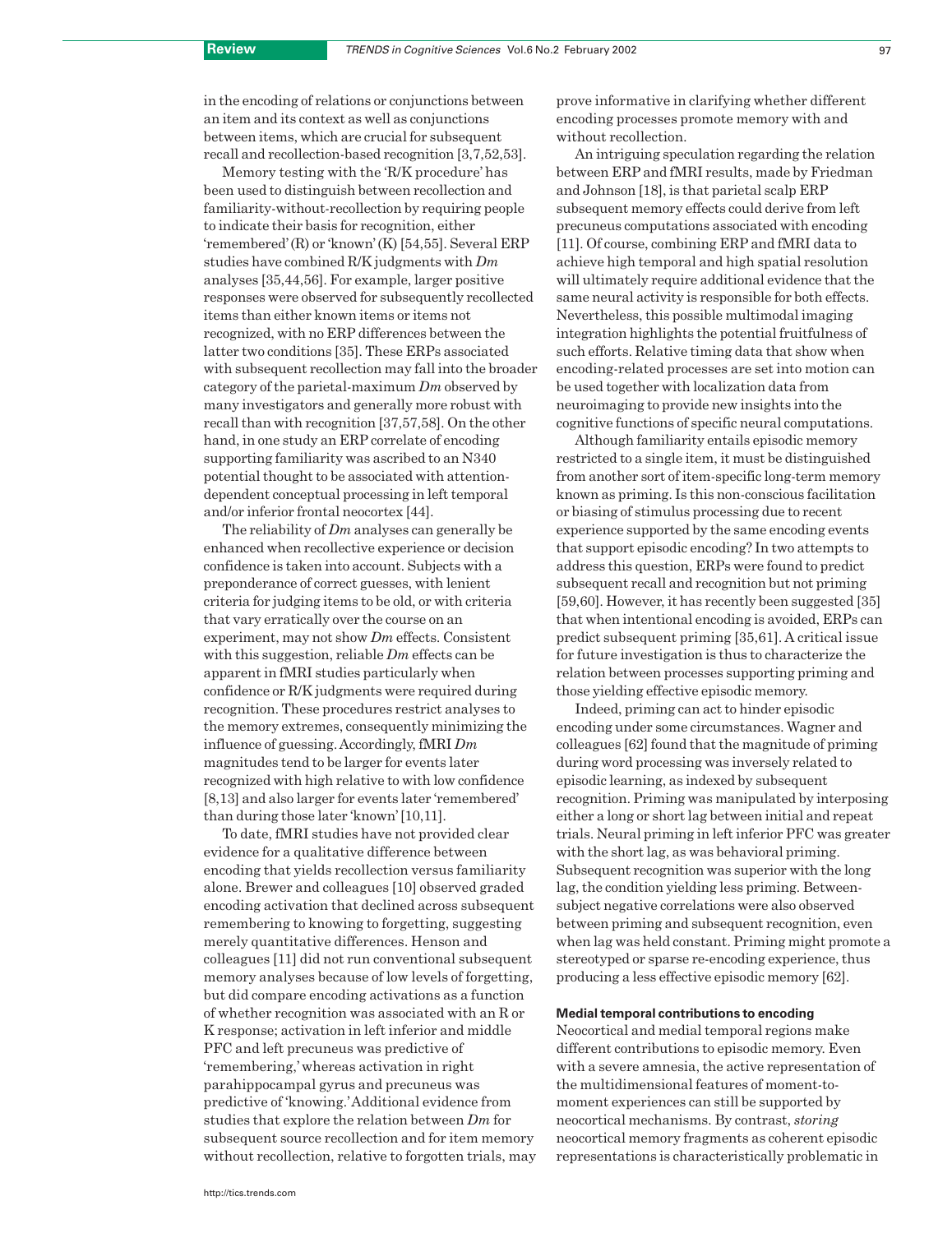amnesia. The hippocampus and associated MTL structures (perirhinal, entorhinal and parahippocampal cortices) might play an essential role in linking up the multiple representations, dispersed across distinct neocortical regions, that constitute an experience [3,6]. Consistent with this idea, MTL activation has been observed in blockeddesign PET and fMRI studies of episodic encoding with item-based, associative, and noveltyassessment paradigms (for reviews see Refs [63,64]). But many questions remain regarding exactly how MTL-neocortical interactions support learning, when MTL computations are engaged, and whether distinct anatomical subregions within the MTL subserve distinct mnemonic functions.

ERP recordings from intracranial electrodes suggest that a posterior hippocampal contribution might begin within the first 300–900 ms after stimulus onset [65]. Color patterns that patients were required to remember in a delayed matching-tosample test elicited larger hippocampal potentials than did similar stimuli presented during the delay or when recognition decisions were made. These potentials could reflect the recruitment of hippocampal circuitry during intentional encoding, although the small number of recognition errors prohibited an analysis to determine whether these potentials predicted subsequent remembering.

In other experiments using intracranial ERPs, subsequent memory analyses were used to implicate specific MTL structures in encoding. Within-subject *Dm* effects were found for visual words based on recall after a filled 30-s delay [66,67]. Potentials that reached a negative peak 400–500 ms after word onset were larger for subsequently recalled words. These potentials, putatively generated in rhinal cortex (i.e. entorhinal and perirhinal cortex, the site of principal connections between hippocampus and neocortex), were thought to reflect the richness of semantic analysis [67]. By contrast, hippocampal *Dm* effects, which arose only after the rhinal potential peak, were thought to reflect trial-by-trial differences in associative learning processes that can begin only after initial semantic analyses.

Single-unit recordings from the human hippocampus further indicate that the rate of neural firing in this structure varies with encoding [68]. In response to visual presentations of to-be-remembered word pairs, firing rates of some neurons demonstrated a positive correlation and others a negative correlation with later cued recall.

MTL correlates of subsequent memory have also been demonstrated in several event-related fMRI studies. Encoding of words subsequently recognized was associated with activation in left posterior parahippocampal cortex [8,12] and left hippocampus [12,13,17]. Recall performance combined for groups of five words revealed correlated activity in posterior hippocampus [69] and tonic state effects in entorhinal

cortex [70]. Subsequent recognition of complex visual scenes was correlated with bilateral posterior parahippocampal activation [10,12] and bilateral hippocampal activation [12].

The MTL regions implicated in these fMRI studies – typically posterior parahippocampal cortices and hippocampus – were not always the same as those observed in intracranial ERP experiments. Such discrepancies could potentially result from: (1) differences in the cognitive paradigms implemented; (2) the fact that ERPs and fMRI may detect different subsets of neural activity; (3) limits on fMRI sensitivity in anterior MTL; (4) limited intracranial ERP sampling from MTL regions; or (5) pathology or medication effects in patients with intracranial electrodes. Importantly, Strange and colleagues [71] reported subsequent memory effects in perirhinal, hippocampal, and posterior parahippocampal regions when they adopted the same cognitive paradigm as in prior intracranial ERP experiments [66] and optimized the fMRI scanning protocol for sensitivity to anterior MTL signals. A complex pattern of functional dissociations was observed across MTL subregions based on serial position within the learning list [71]. Further clarification of possible functional subdivisions within the MTL might be gained through subsequent memory analyses for contextual information or for associations between the constituent elements of an episode.

In a novel investigation of MTL regions and their interactions during encoding, the subsequent memory methodology was applied to single-trial EEG in the gamma frequency range (32–48 Hz) [72]. An increase in phase synchronization between rhinal and hippocampal regions (100–300 ms and 500–600 ms) followed by a decrease in synchronization (after 1000 ms) suggested that an initially enhanced interaction between processing in these two regions may reflect encoding computations that facilitate later recall. Changes in synchronization could emerge directly from the dynamics of the MTL circuit or as the result of an external signal that entrains the MTL circuit [72]. Given the repeated observation of PFC correlates of subsequent memory, one speculative source of top-down gating of the MTL might be PFC control processes [73]. Other EEG analyses in the frequency domain suggest that successful episodic encoding is associated with a scalp-recorded increase in theta power (as defined on an individualized basis, generally in the 4.0–7.5 Hz range) [74,75]. Klimesch speculated that this theta activity is induced in neocortical regions via corticohippocampal feedback loops [76]. Scalp-recorded theta synchronization also has been used to implicate cooperative activity across neocortical regions during encoding [77].

The existing data suggest that episodic encoding processes are dependent upon MTL networks in conjunction with other neocortical networks. Yet,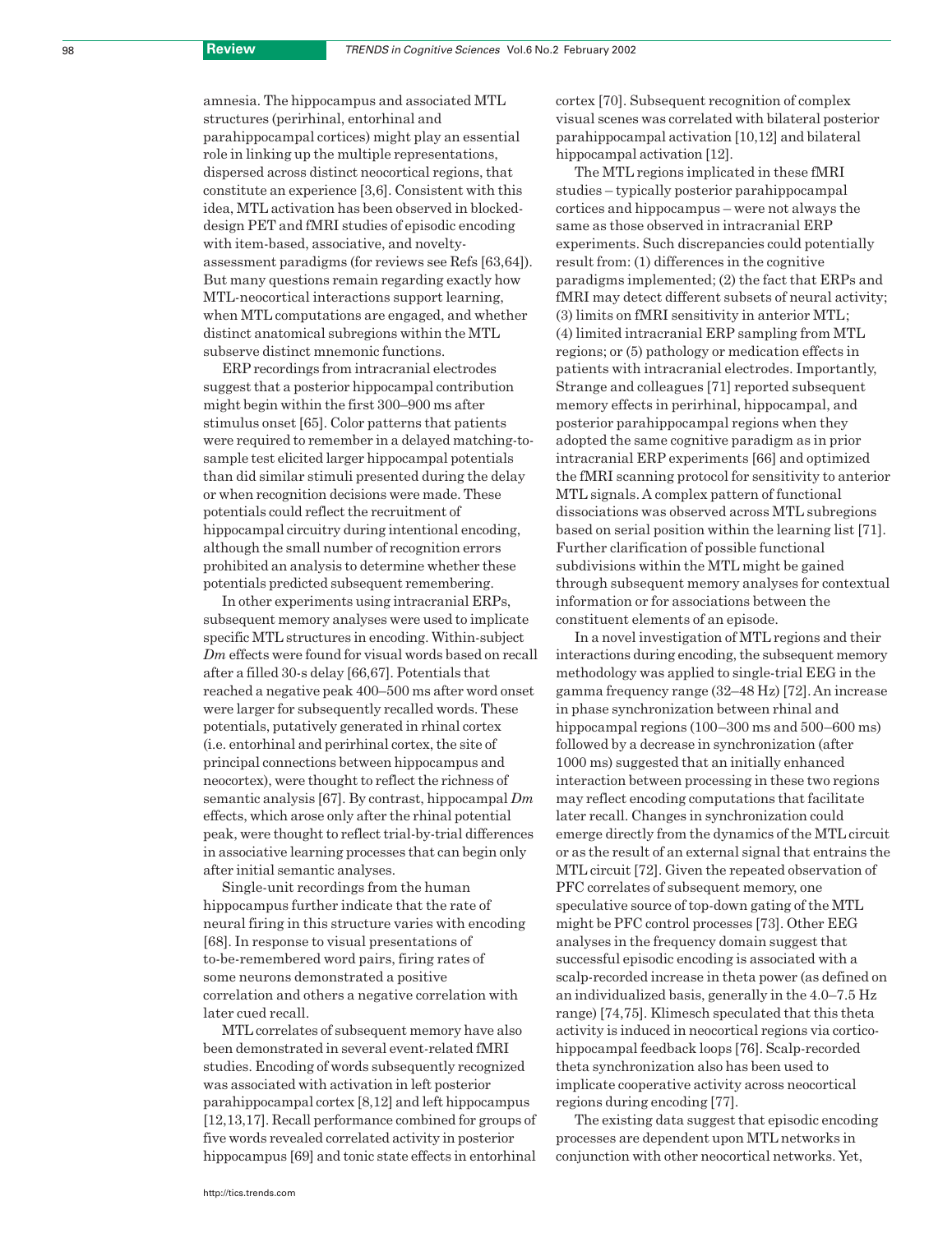#### **Box 1. How the brain creates false memories**

Memories are not always accurate. Encoding processes can sometimes support the subsequent recollection of a false memory. One type of false memory occurs when someone recalls an episode that was imagined and mistakenly believes that it had actually occurred. Gonsalves and Paller set up a laboratory experiment in which both accurate memories and false memories of this sort were produced [a]. Furthermore, different brain potentials at encoding were associated with accurate versus false memories. The accurate memories were for photos of objects viewed on a video monitor. ERPs to objects presented during the study phase differed as a function of whether the object was later remembered or forgotten on a subsequent recognition test, in which the names of those objects were spoken (Fig. Ia).

Visual words were also presented during the study phase, and people were instructed to mentally generate a visual image in response to each word. ERPs to those words differed according to whether or not people subsequently claimed to have seen the corresponding object as a photo on the video monitor. (This contrasts with results from an experiment on another sort of false memory, memory conjunction errors, in which ERPs at encoding were not predictive of whether errors would occur at test [b].) As shown in Fig. Ib, ERPs from 600–900 ms were more positive for later false memories than when people later responded correctly that they had not seen that object. Similar ERPs recorded in a prior experiment had been associated with generating visual images in response to words [c].

The results from these two experiments taken together [a,c] support the following explanation for this type of false memory. The more vivid, detailed, or robust the visual imagery generated in response to a single word, the more likely



**Fig. I.** Brain potentials associated with the formation of true and false memories. (a) ERPs to objects were averaged according to whether those objects were subsequently remembered. (b) ERPs to words were averaged according to whether people later mistakenly thought they had seen the corresponding objects. Recordings were from the midline occipital scalp location. (c) Topographic maps were interpolated based on differences between pairs of waveforms at each electrode location (shown by small circles). (Adapted from Ref. a.)

the memory for that imagery will be mistakenly attributed to a memory resulting from actually viewing the corresponding object. Strong visual imagery at encoding promotes the retrieval of perceptual detail at test, which is generally a diagnostic sign of an episodic memory [d]. In some cases, however, such perceptual detail can be misleading and lead to a false memory, as when people claim to remember an event that was imagined but that never actually happened. The topographic maps (Fig. Ic) show that ERP differences associated with subsequent accurate memories were widespread across the scalp, whereas ERP differences associated with subsequent false memories were restricted to posterior scalp locations.

A recent fMRI study using the same paradigm showed that activation in a large set of brain regions, including prefrontal cortex, fusiform gyrus, and hippocampus/parahippocampal gyrus, predicted later accurate memories for objects, whereas activation in the precuneus, anterior cingulate and inferior occipital gyrus predicted later false memories [e]. An intriguing possibility is that the misleading visual imagery responsible for false memories in this paradigm was produced by neural networks in the precuneus, a region hypothesized to play a role in representing internal visual images [f].

#### **References**

- a Gonsalves, B. and Paller, K.A. (2000) Neural events that underlie remembering something that never happened. *Nat. Neurosci.* 3, 1316–1321
- b Rubin, S.R. *et al*. (1999) Memory conjunction errors in younger and older adults: eventrelated potential and neuropsychological data. *Cogn. Neuropsychol.* 16, 459–488
- c Gonsalves, B. and Paller, K.A. (2000) Brain potentials associated with recollective processing of spoken words. *Mem. Cogn.* 28, 321–330
- d Johnson, M.K. (1992) MEM: Mechanisms of recollection. *J. Cogn. Neurosci.* 4, 268–280
- e Gonsalves, B. *et al*. (2001) Event-related fMRI reveals brain activity at encoding that predicts true and false memory for visual objects. *Soc. Neurosci. Abstr.* 27, 239.6
- f Fletcher, P.C. *et al*. (1995) The mind's eye: precuneus activation in memory-related visual imagery. *NeuroImage* 2, 195–200

considerable controversy remains regarding the distinctive contributions that specific MTL subregions make. Moreover, the posited importance of PFC–MTL interactions remains to be empirically tested. Resolution of these fundamental questions should prove central to unraveling the mysteries of MTL contributions to memory formation.

#### **Reverse engineering cognitive architecture**

To what extent can episodic encoding be influenced by working memory maintenance processes? A prevalent view is that ' "mindless" rote rehearsal *per se* is insufficient to create durable memories'([78] p. 23). This view is based on the lack of a correlation between rehearsal duration and later recall [79,80], and the robust effects of levels-of-processing on episodic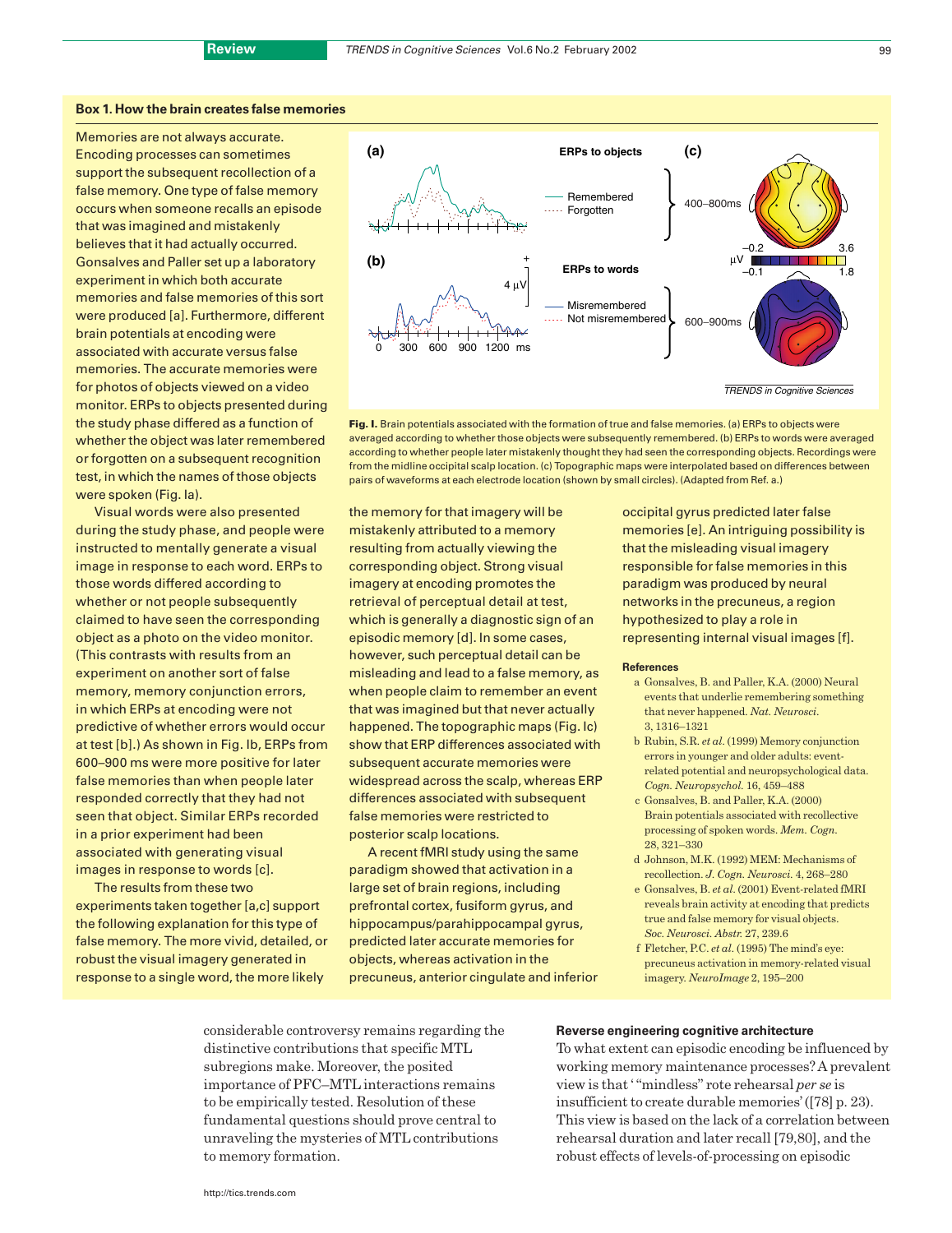| Box 2. Observing mind and brain to track episodic encoding                                                                                      |                                                                                                                           |
|-------------------------------------------------------------------------------------------------------------------------------------------------|---------------------------------------------------------------------------------------------------------------------------|
| (1) Brain imaging during direct manipulations of<br>encoding<br>• Acquisition versus retrieval<br>• Levels of processing (e.g. deep vs shallow) | • Between-subject correlations between memory<br>performance and the magnitude of neural<br>responses                     |
| • Intention to remember                                                                                                                         | (3) Lesion and disruption approaches                                                                                      |
| • Novelty                                                                                                                                       | • Analyses of encoding in patients with memory<br>disorders                                                               |
| (2) Post-hoc item-by-item, state, and between-                                                                                                  | • Temporary neural disruption (e.g. electrical or                                                                         |
| subject analyses                                                                                                                                | magnetic stimulation)                                                                                                     |
| • Comparisons based on subsequent remembering                                                                                                   |                                                                                                                           |
| or forgetting of items (Dm effects)                                                                                                             | (4) Integrated methods                                                                                                    |
| • Subsequent memory analyses emphasizing<br>specific aspects of episodic memories (e.g. source,<br>familiarity)                                 | • Juxtaposing subsequent memory analyses with<br>encoding manipulations<br>• Testing the causal role of subsequent memory |
| • Analyses of state changes that influence encoding                                                                                             | effects via neural disruption                                                                                             |

- Analyses of state changes that influence encoding (e.g. slow and sustained changes in attention or arousal)
- Integrating electromagnetic and hemodynamic signals

memory. However, behavioral evidence that rote rehearsal can facilitate subsequent recognition [81–83] has been substantiated by fMRI evidence that activation levels during rote rehearsal, in neural regions associated with phonological working memory, correlate with later recognition [17]. Given the minimal impact of rote rehearsal on free recall, it may be that phonological maintenance can support subsequent item recognition but not recollection.

Theorists have also examined the impact of retrieval processes on encoding. Retrieval is a particularly powerful incidental learning experience [84,85]. Encoded experiences that are later retrieved are subsequently better remembered compared to experiences not receiving retrieval practice [86]. Moreover, the magnitude of fMRI activation during recognition judgments on foils (unstudied words) was predictive of whether the foils were later recognized or forgotten [15]. The relation between engagement of retrieval circuits when accessing memories of studied items and later memory for those items remains to be determined.

Encoding/retrieval correlations point to a related question: How can certain processing produce forgetting? Retrieval of some memories results in the suppression [87] or blocking [88] of other, nonretrieved traces. Neuroimaging predictors of retrieval-induced forgetting could prove invaluable for understanding suppression and blocking. More generally, neural computations correlated with forgetting are beginning to garner attention: across four fMRI studies, forgetting was correlated with greater activation in dorsolateral and medial PFC, posterior cingulate, and parietal structures [8,89,90]. These 'subsequent forgetting effects'could reflect either (a) a diversion of neurocognitive resources away from processes that yield effective encoding, or (b) encoding processes that yield undifferentiated traces, leading to more interference.

Finally, it is worth noting that subsequent memory analyses can shed light on diverse cognitive and social-cognitive phenomena. For example, studies have explored the relations between encoding and later false remembering (Box 1) and between perceptual expertise and the phenomenon that people remember faces of their own race better than those of other races [91].

#### **Conclusion**

The ability to remember an episode is a function of multiple processes, some of which are engaged at encoding, some at retrieval, some in-between, and some emerging as an outcome of how encoding and retrieval processes interrelate. Intermediate processes constituting additional encoding or consolidation may be particularly critical for the stability of episodic memories over time [92–94]. One limitation of current implementations of the subsequent memory paradigm is that such intermediate processes are seldom indexed. Here, we focused on the initial processing of event information to illustrate the wealth of evidence available, and potentially obtainable, based on analyses of neural correlates of encoding.

Although subsequent memory analyses by themselves do not conclusively demonstrate causality with respect to encoding, transcranial magnetic stimulation when applied to fMRI-identified structures could serve as a critical test of the necessity of specific neural computations for learning. Whereas subsequent memory analyses can be central to investigations of episodic encoding, this approach is most informative when combined with a full range of complementary approaches (see Box 2). Identifying the relevant neural events in this way does not merely reveal where encoding happens, but rather serves to clarify how multiple processes optimally coalesce such that we can successfully remember the past.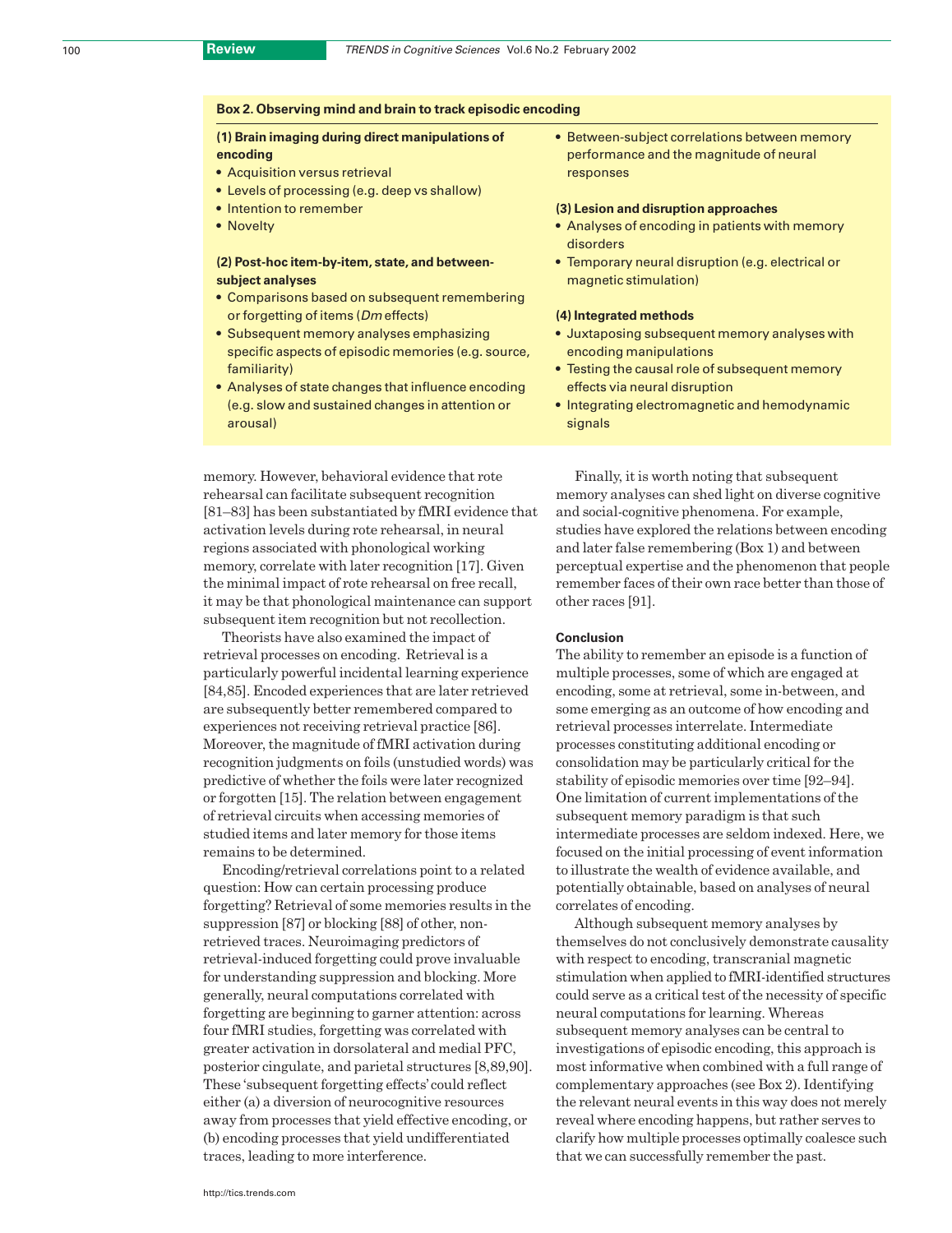#### **Questions for future research**

- Are the neural computations correlated with subsequent memory necessary for effective memory formation? Can they be selectively disrupted via transcranial magnetic stimulation such that forgetting results?
- How do global changes in cognitive set or attentional state, which remain undetected by typical subsequent memory analyses conducted at the item-level, impact encoding? How do the effects of global state interact with event-related encoding processes?
- How do prefrontal and posterior neocortical networks represent the diverse aspects of experience that form the building blocks of episodic memories? How do interactions between these brain networks and medial temporal networks support memory storage that can last a lifetime?

• What are the experiential prerequisites for episodic encoding? Can unconscious perception give rise to

episodic memory for an event that was not consciously experienced?

- How do prefrontal control processes help to initiate the cascade of neural events that modulate encoding efficacy? Does this cascade begin with top-down prefrontal modulations, bottom-up posterior neocortical processes, or interactions of the two?
- How do the interactions that begin at encoding evolve over time, both across the course of an event as well as when consolidation and intervening retrieval events come into play? How do those intervening events regulate episodic forgetting?
- How does encoding differ for episodes versus other types of information such as facts, skills, and implicitly conditioned associations? Do the neocortical encoding events that putatively support priming constitute a subset of those supporting episodic learning or are they distinct?

from the two authors. We thank R. Poldrack for insightful comments on an earlier draft, and gratefully acknowledge research support from NIDCD (DC04466), NIMH (MH60941), NINDS (NS34639), Ellison Medical Foundation, McKnight Endowment Fund for Neuroscience, and P. Newton.

**Acknowledgements.** This article represents a collaborative effort based on equal contributions

#### **References**

- 1 Tulving, E. (1983) *Elements of Episodic Memory*, Cambridge University Press
- 2 Cave, C.B. and Squire, L.R. (1992) Intact verbal and nonverbal short-term memory following damage to the human hippocampus. *Hippocampus* 2, 151–163
- 3 Squire, L.R. (1992) Memory and the hippocampus: a synthesis from findings with rats, monkeys, and humans. *Psychol. Rev.* 99, 195–231
- 4 Cohen, N.J. and Eichenbaum, H.E. (1993) *Memory, Amnesia, and the Hippocampal System*, MIT Press
- 5 Mayes, A.R. and Downes, J.J. (1997) *Theories of Organic Amnesia*, Psychology Press
- 6 Paller, K.A. (1997) Consolidating dispersed neocortical memories: the missing link in amnesia. *Memory* 5, 73–88
- 7 O'Reilly, R.C. and Rudy, J.W. (2001) Conjunctive representations in learning and memory: principles of cortical and hippocampal function. *Psychol. Rev.* 108, 311–345
- 8 Wagner, A.D. *et al*. (1998) Building memories: remembering and forgetting of verbal experiences as predicted by brain activity. *Science* 281, 1188–1191
- 9 Sommer, W. *et al*. (1991) Human brain potential correlates of face encoding into memory. *Electroencephalogr. Clin. Neurophysiol.* 79, 457–463
- 10 Brewer, J.B. *et al*. (1998) Making memories: brain activity that predicts how well visual experience will be remembered. *Science* 281, 1185–1187
- 11 Henson, R.N.A. *et al*. (1999) Recollection and familiarity in recognition memory: an event-related functional magnetic resonance imaging study. *J. Neurosci.* 19, 3962–3972
- 12 Kirchhoff, B.A. *et al.* (2000) Prefrontal–temporal circuitry for novelty encoding and subsequent memory. *J. Neurosci.* 20, 6173–6180
- 13 Otten, L.J. *et al*. (2001) Depth of processing effects on neural correlates of memory encoding: relationship between findings from across- and within-task comparisons. *Brain* 124, 399–412
- 14 Baker, J.T. *et al*. (2001) Neural correlates of verbal memory encoding during semantic and structural processing tasks. *NeuroReport* 12, 1251–1256
- 15 Buckner, R.L. *et al*. (2001) Encoding processes during retrieval tasks. *J. Cogn. Neurosci.* 13, 406–415
- 16 Otten, L.J. and Rugg, M.D. (2001) Taskdependency of the neural correlates of episodic encoding as measured by fMRI. *Cereb. Cortex* 11, 1150–1160
- 17 Davachi, L. *et al*. (2001) When keeping in mind supports later bringing to mind: neural markers of phonological rehearsal predict subsequent remembering. *J. Cogn. Neurosci.* 13, 1059–1070
- 18 Friedman, D. and Johnson, R., Jr (2000) Event-related potential (ERP) studies of memory encoding and retrieval: a selective review. *Microsc. Res. Tech.* 51, 6–28
- 19 Kelley, W.M. *et al*. (1998) Hemispheric specialization in human dorsal frontal cortex and medial temporal lobe for verbal and nonverbal memory encoding. *Neuron* 20, 927–936
- 20 Wagner, A.D. *et al*. (1998) Material-specific lateralization of prefrontal activation during episodic encoding and retrieval. *NeuroReport* 9, 3711–3717
- 21 Wagner, A.D. *et al*. (2001) Recovering meaning: left prefrontal cortex guides controlled semantic retrieval. *Neuron* 31, 329–338
- 22 Cahill, L. and McGaugh, J.L. (1998) Mechanisms of emotional arousal and lasting declarative memory. *Trends Neurosci.* 21, 294–299
- 23 Hamann, S. (2001) Cognitive and neural mechanisms of emotional memory. *Trends Cogn. Sci.* 5, 394–400
- 24 Cahill, L. *et al*. (1996) Amygdala activity at encoding correlated with long-term, free recall of emotional information. *Proc. Natl. Acad. Sci. U. S. A.* 93, 8016–8021
- 25 Canli, T. *et al*. (1999) fMRI identifies a network of structures correlated with retention of positive and negative emotional memory. *Psychobiology* 27, 441–452
- 26 Hamann, S.B. *et al*. (1999) Amygdala activity related to enhanced memory for pleasant and aversive stimuli. *Nat. Neurosci.* 2, 289–293
- 27 Canli, T. *et al*. (2000) Event-related activation in the human amygdala associates with later memory for individual emotional experience. *J. Neurosci.* 20, RC99
- 28 Craik, F.I.M. and Lockhart, R.S. (1972) Levels of processing: a framework for memory research. *J. Verbal Learn. Verbal Behav.* 11, 671–684
- 29 Craik, F.I.M. and Tulving, E. (1975) Depth of processing and the retention of words in episodic memory. *J. Exp. Psych. Gen.* 104, 268–294
- 30 Wagner, A.D. *et al*. (1999) When encoding yields remembering: insights from event-related neuroimaging. *Phil. Trans. R. Soc. London Ser. B. (Biology)* 354, 1307–1324
- 31 Paller, K.A. *et al*. (1987) Neural correlates of encoding in an incidental learning paradigm. *Electroencephalog. Clin. Neurophysiol.* 67, 360–371
- 32 Neville, H.J. *et al*. (1986) Event-related brain potentials during initial encoding and recognition memory of congruous and incongruous words. *J. Mem. Lang.* 25, 75–92
- 33 Friedman, D. (1990) ERPs during continuous recognition memory for words. *Biol. Psychol.* 30, 61–87
- 34 Cycowicz, Y.M. and Friedman, D. (1999) The effect of intention to learn novel, environmental sounds on the novelty P3 and old/new recognition memory. *Biol. Psychol.* 50, 35–60